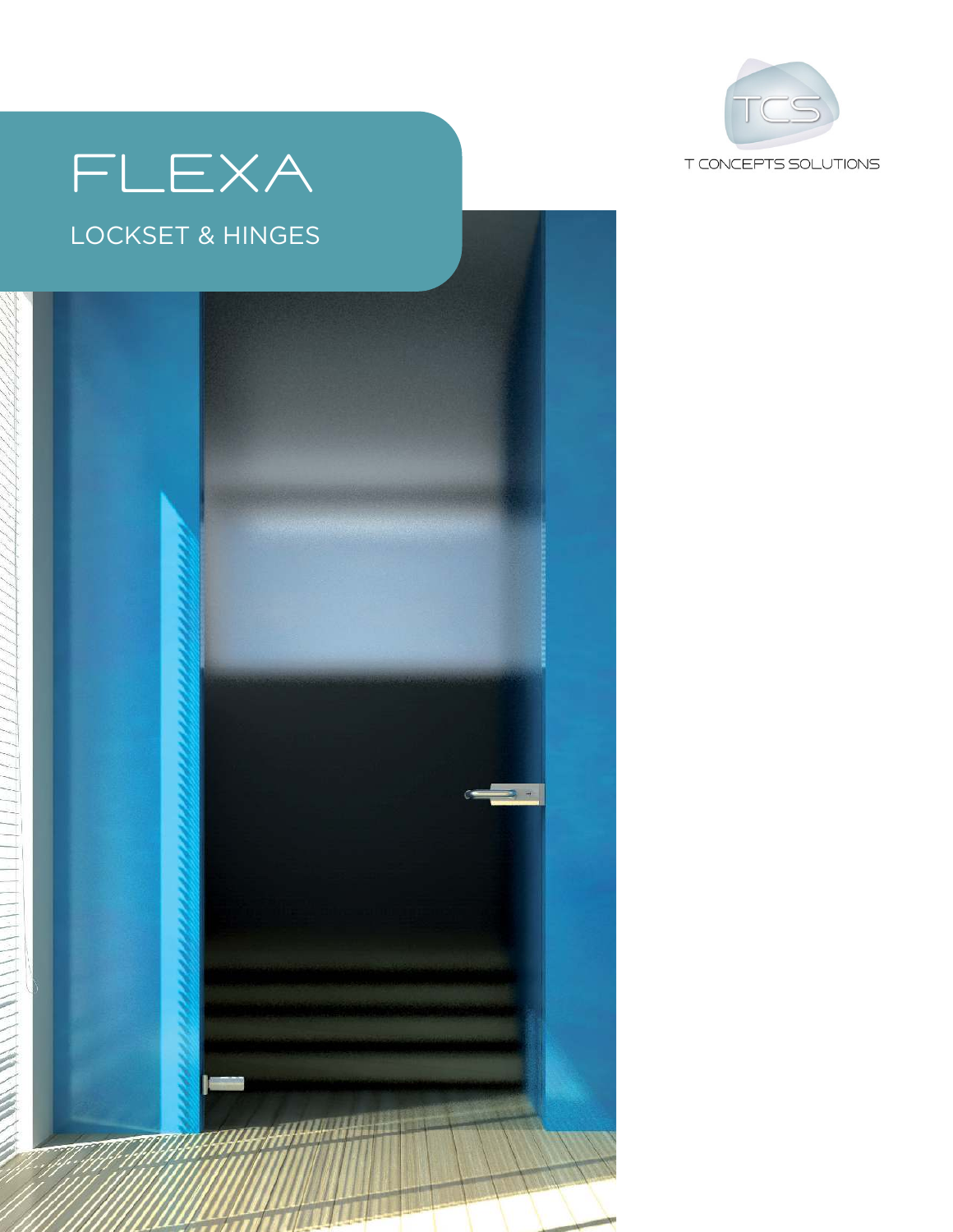#### Slender, concise, and succinct; an expression in few words.

We wished to realize a lock of reduced dimensions, aesthetics, and above all, functional minimalism. "FLEXA" is the answer to this challenge. The true innovation lies with the inner "patented" mechanism which allows "FLEXA" to be ambidextrous, silent, and strong. There are three versions: key-key, key-knob, and passage.

We also offer the coordinating hinge and strike plate. The lock, strike plate, and hinge are available for glass thickness 8–10–12.7 mm or 5/16"–3/8"–1/2".





 $\bullet$ 

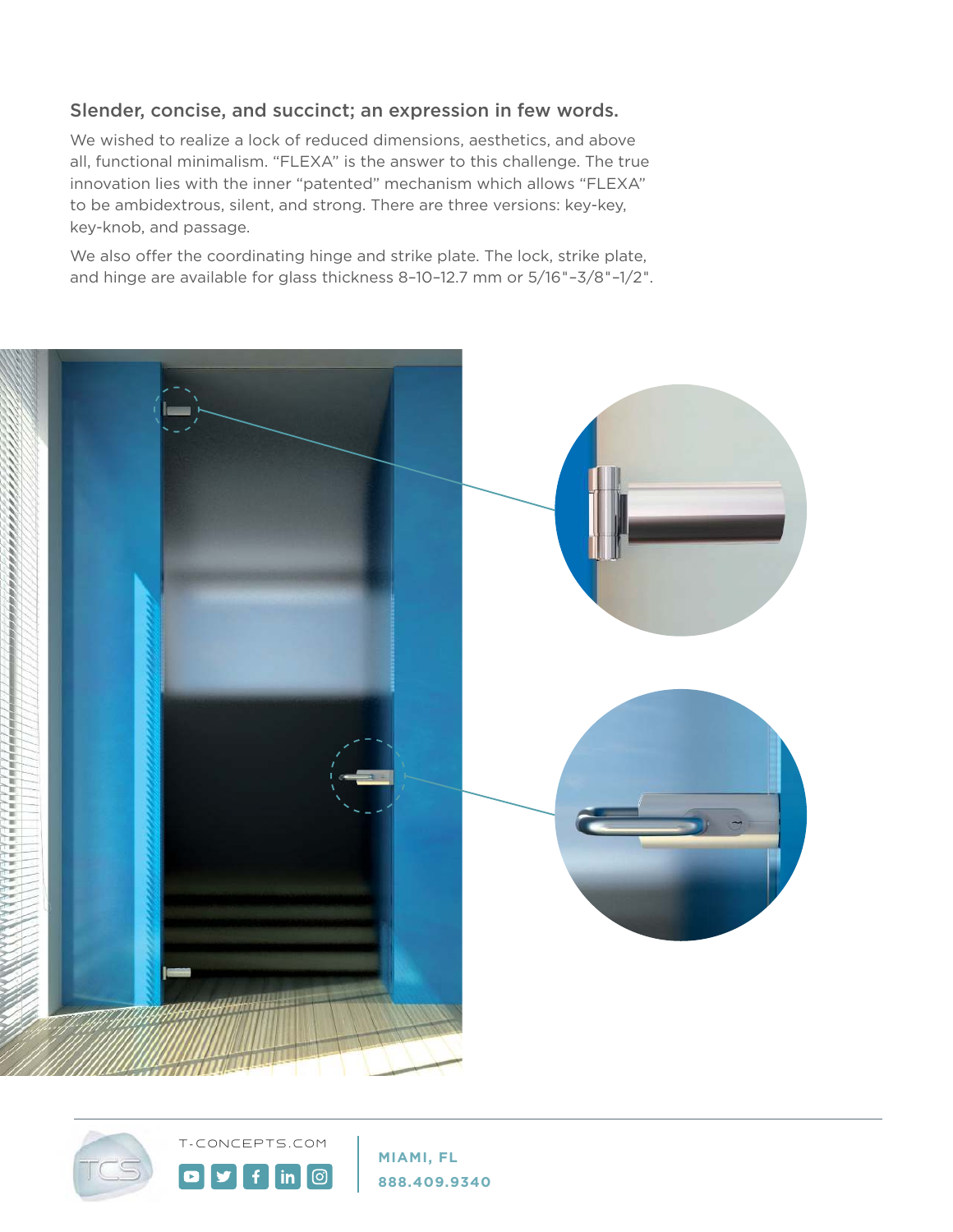## FLEXA LOCK WITH HANDLE





£.

 $\overline{\mathsf{in} \hspace{.08in} |}$ 





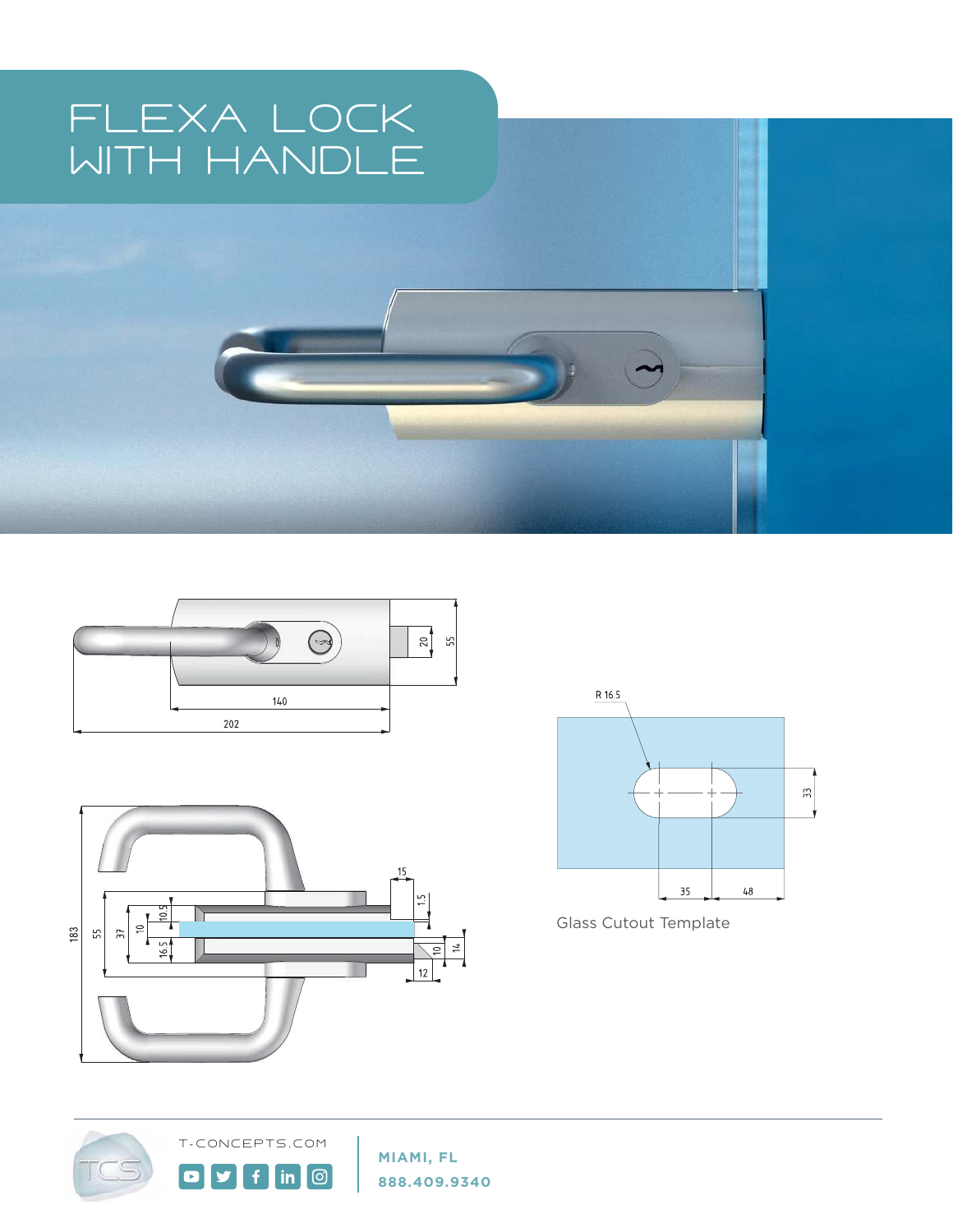#### **AVAILABLE CONFIGURATIONS**









\* Lockset accepts SFIC and LFIC Corbin only

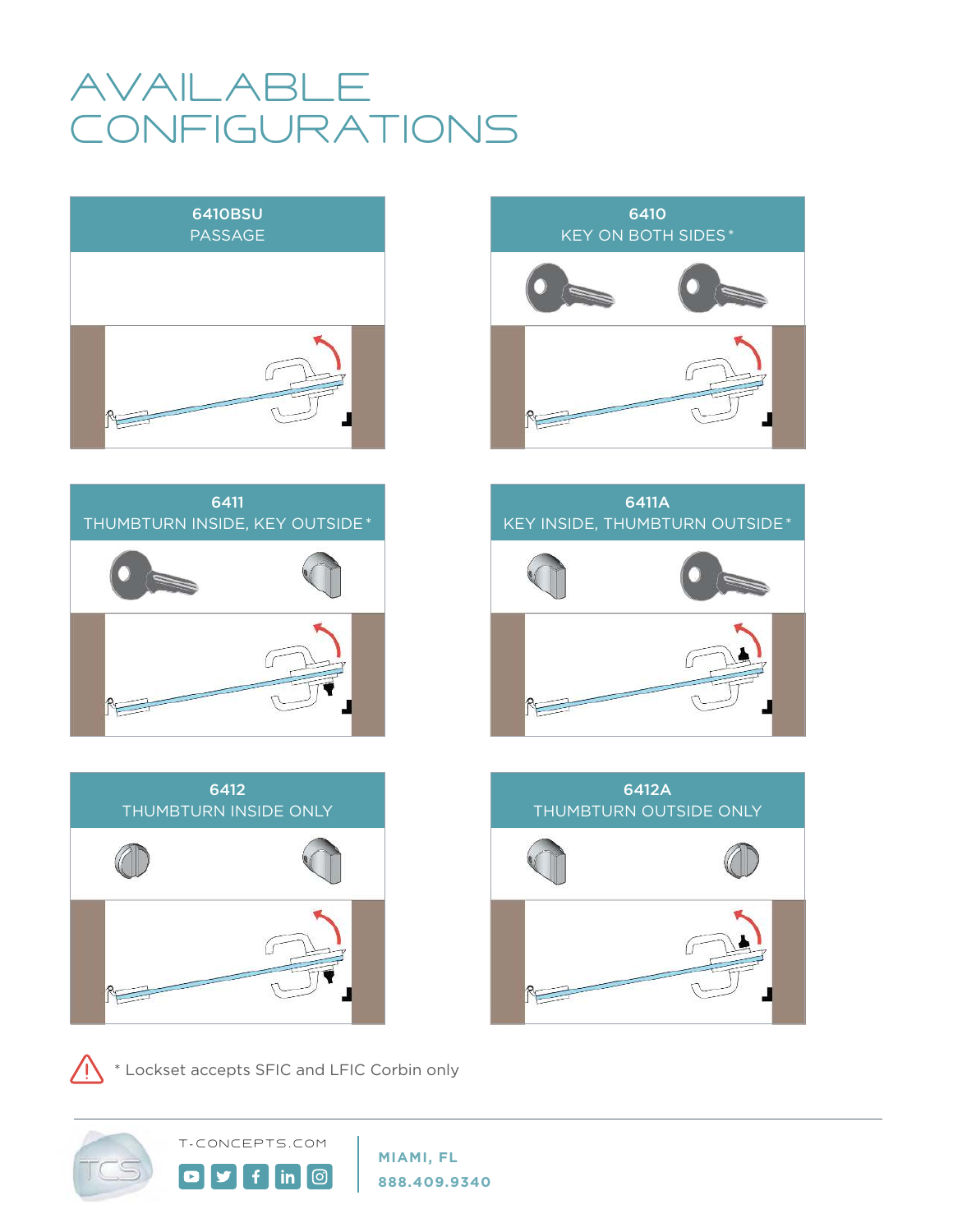#### STRIKE PLATE **DPTIONS**



T - CONCEPTS . COM

 $f$ 

 $\ln$   $\odot$ 

 $\mathbf{y}$ 

 $\blacksquare$ 



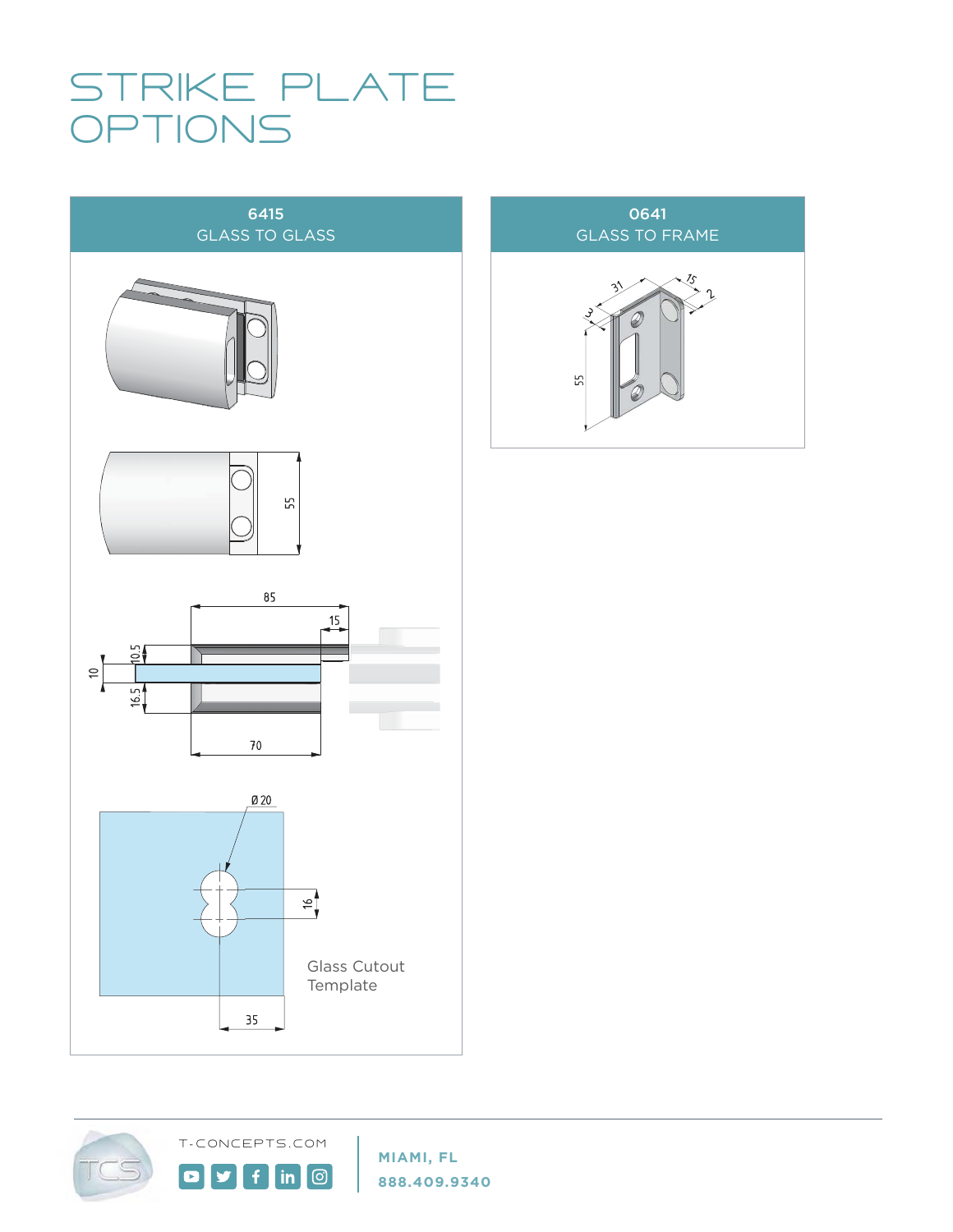## HINGES TO PAIR WITH





#### 8820 SIDE HINGE FLEXA-L





T - CONCEPTS . COM

Ŧ

**©** 

 $\mathsf{in}$ 

 $\bullet$